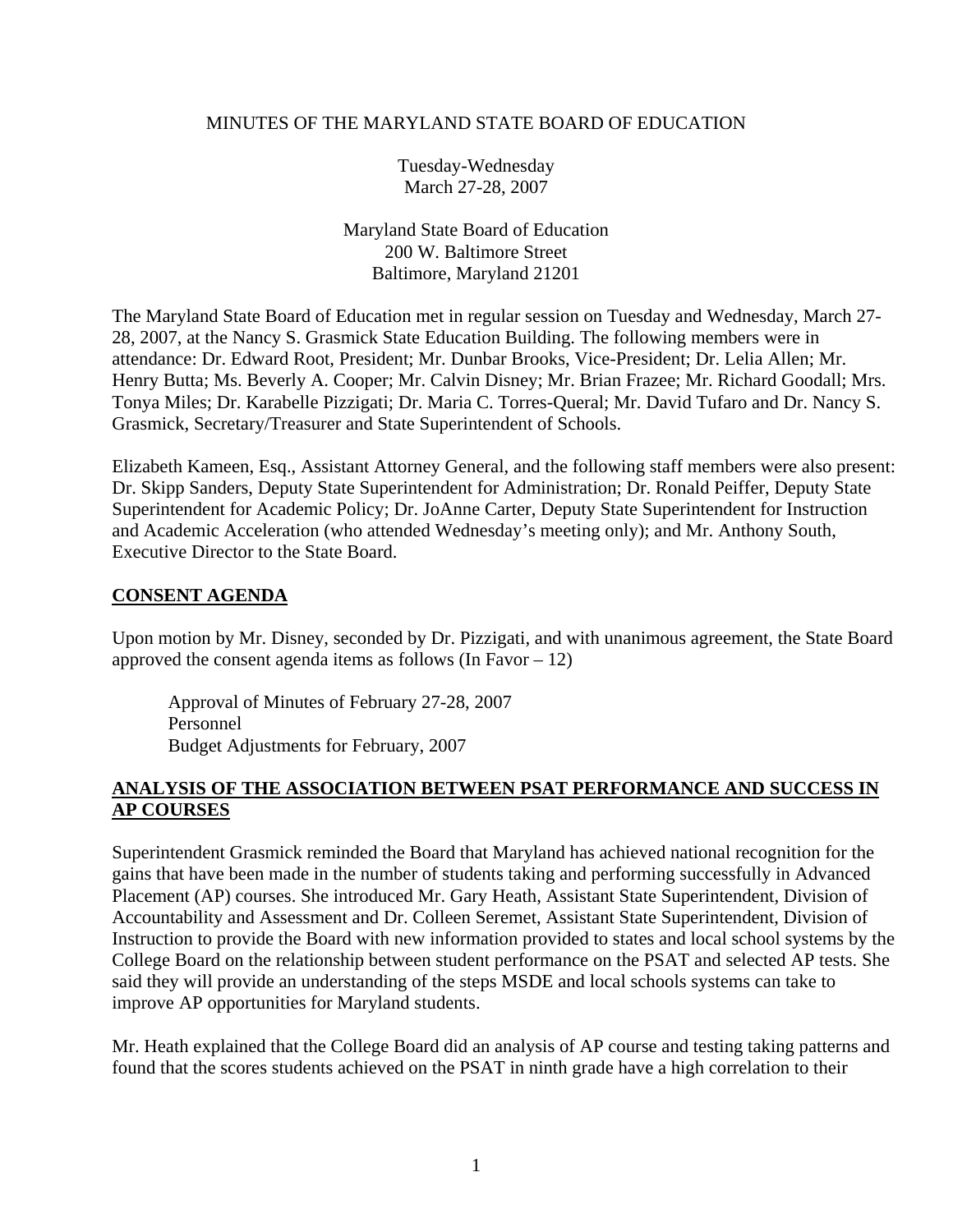performance on AP tests taken later in their high school careers. He explained that this affects school districts in the following ways:

- Many more students have the ability to successfully complete AP courses/exams;
- Schools can generate rosters of students who have a high probability of doing well in these courses based on their PSAT/NMSQT (National Merit Scholarship Qualifying Test) scores;
- Schools can build rigorous programs;
- Schools can reduce the achievement gap.

He discussed the large numbers of African American and Hispanic students who took either the PSAT or NMSQT and scored high enough to show that they would likely have been successful on the selected AP exams had they been enrolled in the courses.

Dr. Seremet explained that Maryland has been offered several grants which can be used by school systems to waive the costs to students to participate in AP courses. She said "AP classes should reflect the diversity of our student population" and explained that this is a way to meet that goal.

In response to a question by Dr. Queral, Dr. Seremet said that many schools offer PSAT classes to help students prior to taking the test. She said that taking the test a second time often provides a much higher score and more understanding of the material by the students.

In response to questions by Dr. Pizzigati, Mr. Heath said that the Department does not require local school systems to include PSAT data in their master plans and that money is often a barrier for some students to enrolling in AP courses. He said that the Department provides grants to local school systems and that some school systems have funding in their budgets to assist students financially. Mr. Heath said that there will be a budget request in FY 2009 to address this issue.

Dr. Pizzigati said that it would be helpful for local school system master plans to reference this issue. Dr. Grasmick concurred with Dr. Pizzigati and reported that this information on the PSAT performance is being integrated in the Principals' Development Program and hopefully this knowledge will encourage greater interest in providing a source of financial support for students requiring such support to enroll in AP courses.

Dr. Root thanked the staff for their presentation.

### **HIGH SCHOOL ASSESSMENT UPDATE**

Dr. Grasmick reminded Board Members that last month they agreed to hold a monthly discussion through December 2008 on topics related to High School Assessments (HSA). She introduced Dr. Seremet; Mr. Heath; Mr. Robert Glascock, Assistant Superintendent for Curriculum and Instruction, Howard County Public Schools (HCPS); Mr. Clifford Eichel, Director of Research and Assessment, Charles County Public Schools (CCPS); and, Ms. Judy Estep, Assistant Superintendent of Instruction, CCPS, to discuss actions that are underway in local school systems to provide instructional programs and services to assist students in passing the HSAs.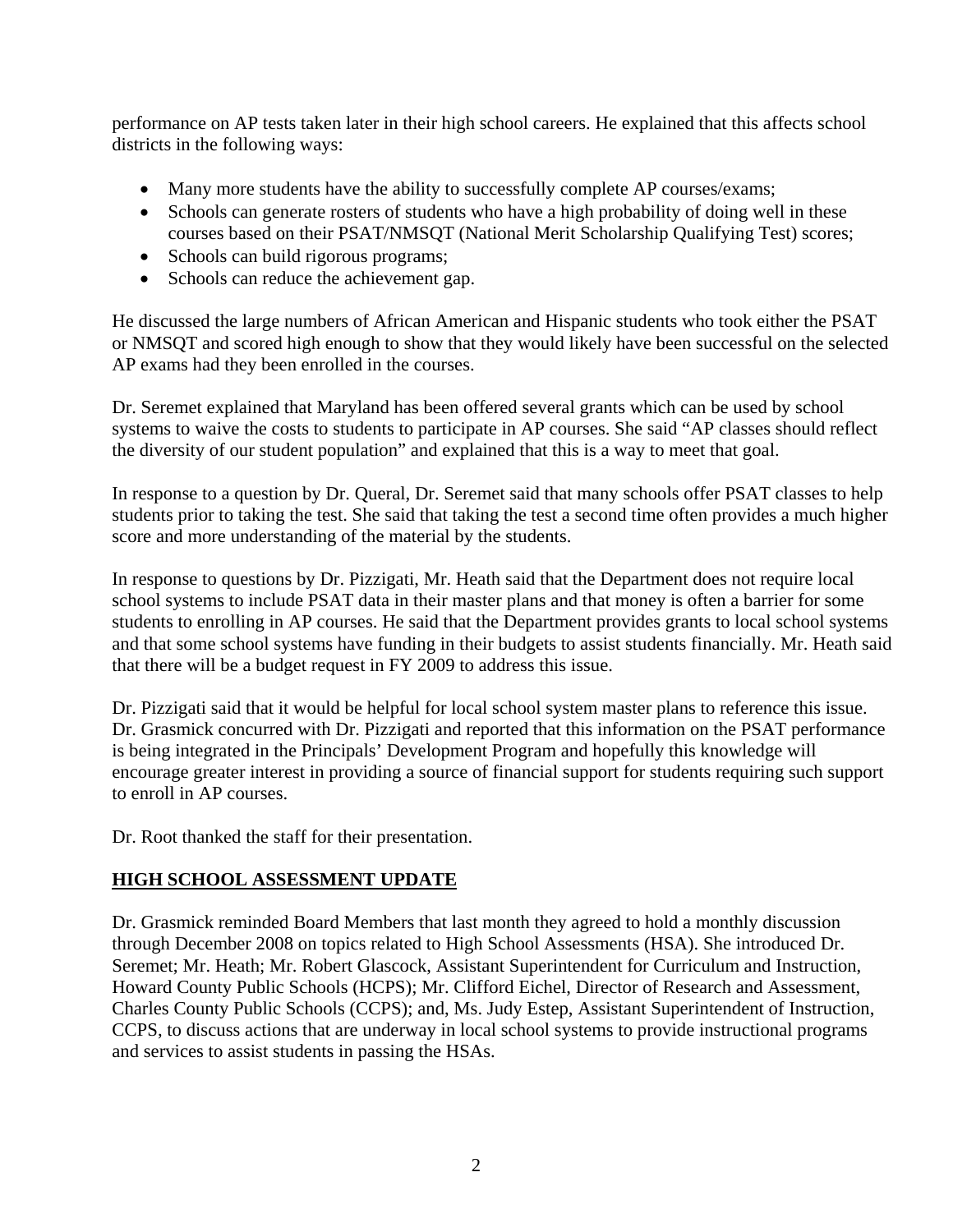Mr. Eichel reported on algebra assistance being provided to students and quarterly assessments which are conducted to help students in need of assistance. He said that schools in Charles County conduct mock HSAs in Algebra, Government, English II and Biology which provide valuable information to teachers to assist them in identifying and remedying deficiencies in student learning.

Ms. Estep explained that the school system is committed to having the test measure student readiness and proficiencies. She explained that "It is truly a team effort and takes everyone working together." She noted that school planning and improvement teams are very important in this process. She said that summer programs in all high schools for incoming ninth and tenth grade students have been implemented. Mr. Eichel said that CCPS has created a data warehouse where longitudinal data is compiled on the academic performance of each student in the county.

Ms. Estep described extended learning opportunities in the schools which include summer school programs, tutoring, and a "pull out" program which offers students one-on-one work with teachers when the needs arise.

Mr. Glascock described the actions taken by the Howard County Public Schools to prepare for the HSA which include the following Readiness Factors:

- 1. Establish district targets for student academic performance;
- 2. Align district curriculum to the Voluntary State Curriculum;
- 3. Adjust scope and sequence of local curricula as appropriate;
- 4. Design K-12 academic intervention models;
- 5. Develop and implement formative assessments (local assessments) as a way to monitor student progress;
- 6. Develop K-12 intervention programming for students performing below grade level (K-8) or standard level of performance (high school);
- 7. Develop a process to identify students for academic intervention through the use of multiple sources of data;
- 8. Review and revise local policy to support efforts to implement academic intervention programs;
- 9. Provide job-embedded professional development through school-based coaches with a focus on analysis of student data to inform instruction;
- 10. Evaluate effectiveness of academic intervention programs.

He explained that job-embedded coaches have proved to be the most helpful program for teachers. He provided material which outlines the range of interventions for high school assessed courses. He noted that there are co-taught classes for special needs students and after school help for English Language Learners. Mr. Glascock said "In order to be successful, we have to be strategic and long-range. We can't start in high school."

Dr. Grasmick said that the HSA has prodded better instruction for students. She said "It isn't about the test, it's about instruction. This clearly indicates the commitment and effectiveness of our schools for helping students achieve. This has been a catalyst."

Mr. Glascock said that the HSA has been a positive force for promoting the focus on instruction in high schools.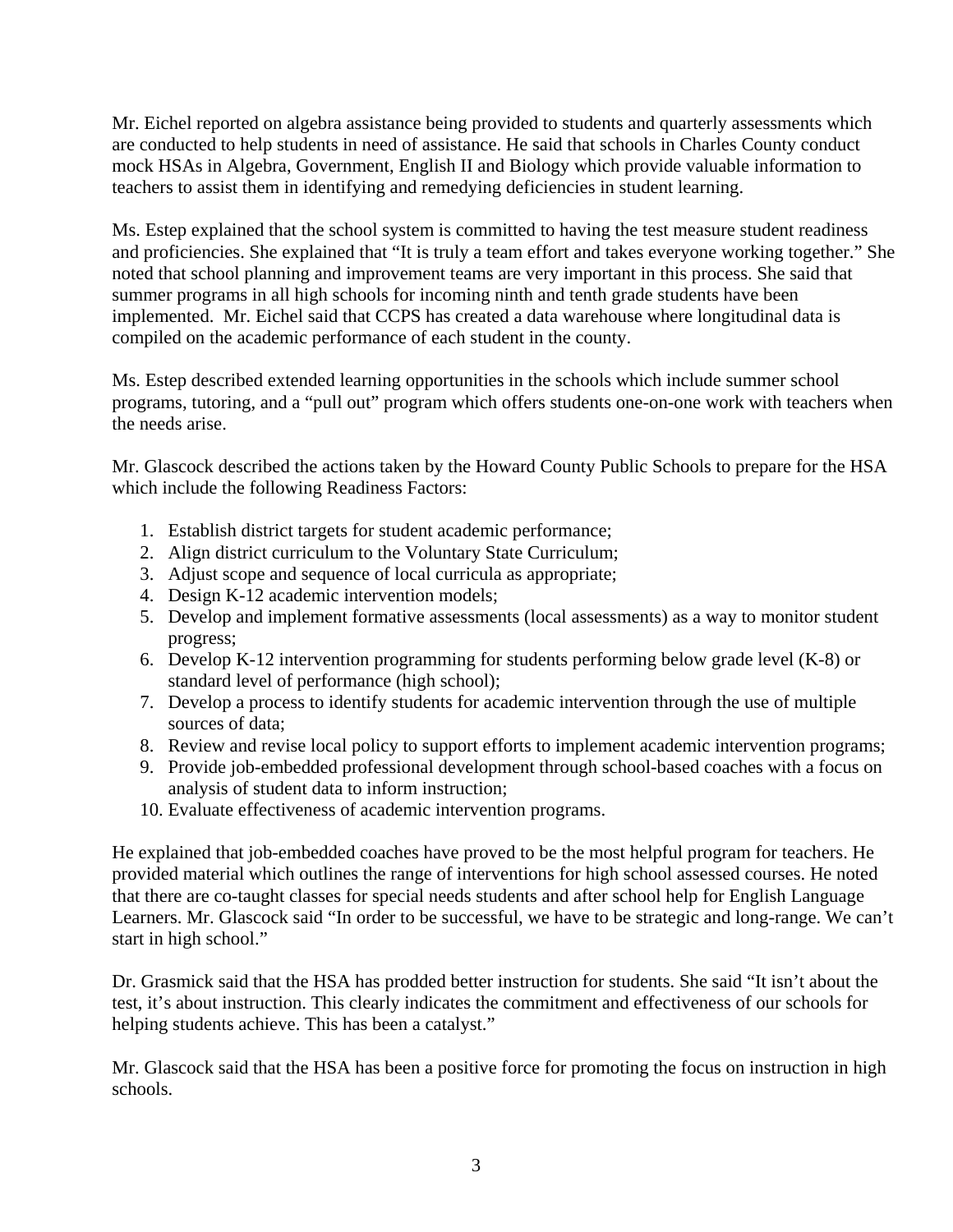Mr. Frazee said "This is amazing. We can't be okay with the status quo. Students need this quality instruction. If the instruction is good, they will pass the test. Thank you for what you are doing."

In response to a question by Mr. Disney, Ms. Estep said that this item has been reported at each local board meeting. Mr. Disney suggested that this presentation be provided to every local school board.

In response to a question by Mr. Tufaro, Mr. Glascock said that there is increased awareness and interest in the school system's HSA efforts by parents. Ms. Estep said that the school system created an informational campaign for parents. Mr. Glascock said that negative attitudes on HSAs are coming from parents of students who are struggling with the test. He said that school staff are working hard with struggling students to help them succeed.

Mr. Brooks and Dr. Pizzigati expressed the desire to hear from other jurisdictions, especially the "big five" on their approaches to meeting HSA goals. Dr. Grasmick said that the Board will be hearing from other jurisdictions as well.

Dr. Root said "Thank you for an outstanding presentation. It is good to see that you are using the HSA appropriately and it is causing reform."

#### **2006-2007 SCHOOL READINESS REPORT**

The Superintendent introduced Dr. Rolf Grafwallner, Assistant State Superintendent, Division of Early Childhood Development and acknowledged all of the early child care community groups represented in the audience including Head Start, family day care providers, family support centers, the Judy Centers, the Infant and Toddler Program staff and non-public nursery and pre-school workers. She reported that the enormous progress being made in Maryland has become a national model.

Dr. Grafwallner introduced Louise Corwin, Executive Director, Ready At Five Partnership; Donna Stark, Program Director, Annie E. Casey Foundation; and Sandy Skolnik, Executive Director, Maryland Committee for Children. He noted that these individuals and groups represented in the audience are providing an impact on more than 350,000 children every day. He reported on the drop in the percentage of Caucasian children and the increase in Hispanic children in pre-school and child care facilities. Dr. Grafwallner noted an 18 percent gain since 2002 in children fully ready for school. He reported that several years ago, his office developed a five-year action plan with a target of 75 percent of all preschool children being ready for school. He said that the goal has not been met thus far but the expectation is that the goal will be met next year. He reported that many children are fairly fluent readers by the end of kindergarten and noted the huge progress made among African American kindergarten children. Dr. Graffwallner reported on the disparities among Hispanic and White kindergarteners and children receiving special education services and their peers. He noted that in 2006- 2007, children with prior school experience exhibited higher school readiness levels than those without school experience. He delineated the gains made in local school jurisdictions in school readiness for students entering first grade.

In response to a question by Dr. Grasmick, Dr. Graffwallner reported that Maryland's program for early childhood education evaluation is the only one of its kind in the nation with more than 55,000 students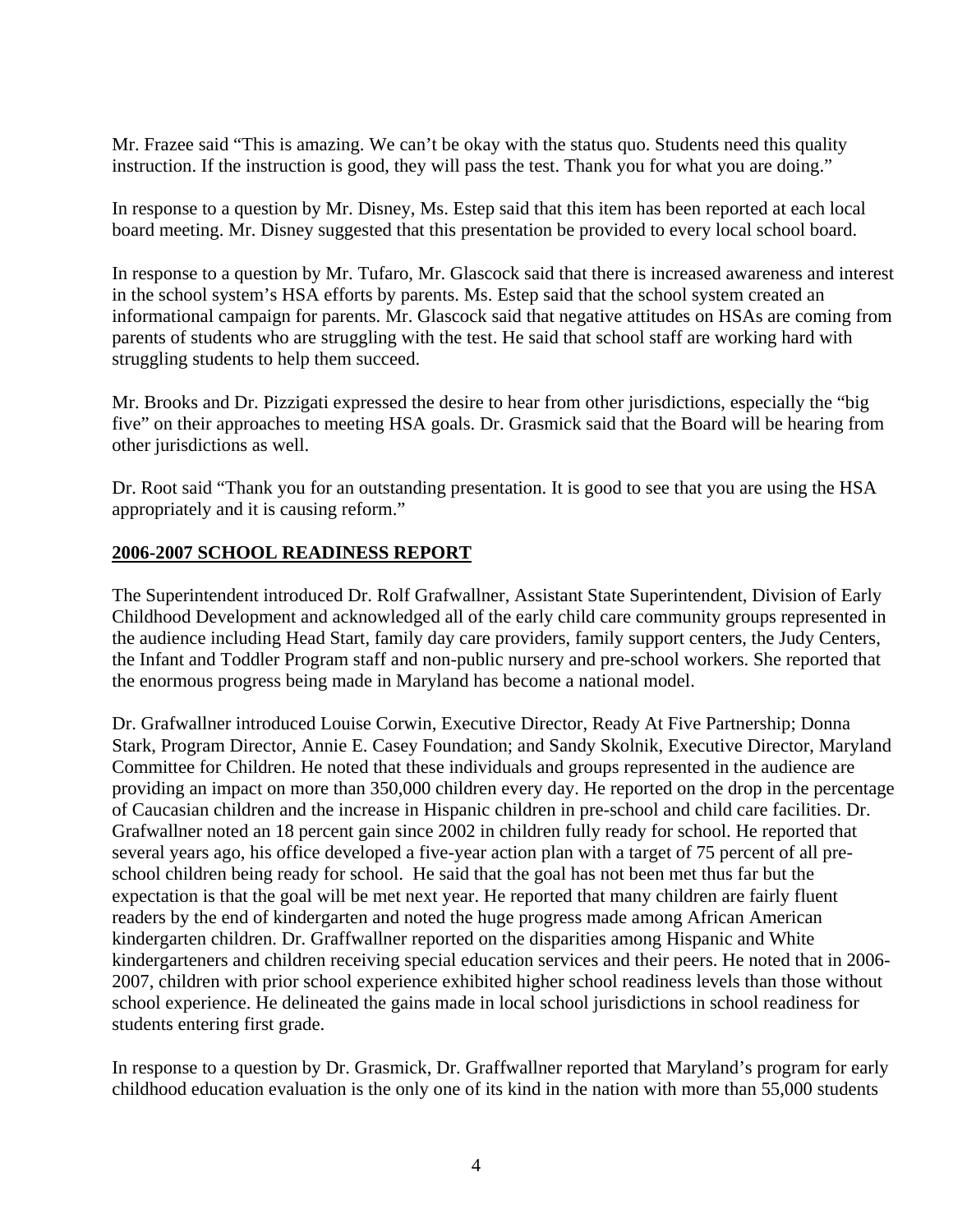being assessed. He explained that it is a very intensive and elaborate process for teachers and administrators.

Dr. Pizzigati commended him and his staff explaining that, as President-Elect of the National Association of State Boards of Education (NASBE), she has found that other states are looking at Maryland as a methodology to adopt for a similar program.

Ms. Stark of the Annie E. Casey Foundation praised Dr. Grasmick for her support and discussed the partnership between the Foundation and the Department and the process used to improve school readiness. She listed the following as important items for success in providing early childhood school readiness:

- 1. Focus on the result all children ready to learn
- 2. Use the data to make decisions
- 3. Accountability for results
- 4. Co-investment on input and resources
- 5. Government leadership of State Board, State Superintendent, local Boards of Education

Ms. Skolnik recognized and thanked M&T Bank for its commitment both emotionally and financially for this program. She reported on the various training programs provided for early childhood providers and a Teacher Training Model for Pre-school teachers.

Ms. Corwin reported on the distribution of the Maryland Model of School Readiness publication to all stakeholders and the implementation of learning laboratories provided to pre-school providers.

Dr. Grasmick commended all of the presenters and early childhood advocates.

Dr. Queral commended the group as well noting a change in the cultural mindset of those people coming from other countries that do not offer early childhood programs.

In response to a question by Ms. Miles, Dr. Graffwallner reported that there is a Voluntary State Curriculum for two, three and four-year olds as well as guidelines for birth to four years old.

Dr. Root noted the valuable impact these programs have on high school success for students. He expressed the Board's appreciation for the efforts of all the groups involved in this endeavor.

# **COMAR 13A.09.09 & 13A.14.13 EDUCATIONAL PROGRAMS NONPUBLIC SCHOOLS**

Dr. Grasmick introduced Sarah Spross, Acting Chief, Nonpublic Schools Approval Branch, Division of Certification & Accreditation (C&A); and Dr. Graffwallner to answer questions about proposed changes in COMAR required to facilitate the consolidation of licensure for child care, approved nursery schools, and accredited early childhood programs in the Division of Early Childhood Development.

Upon motion by Ms. Miles, seconded by Mr. Brooks, and with unanimous agreement, the Board adopted proposed regulatory changes to COMAR 13A.09.09 and the adoption of new regulatory language in COMAR 13A.14.13 Educational Programs Nonpublic Schools. (In favor – 12)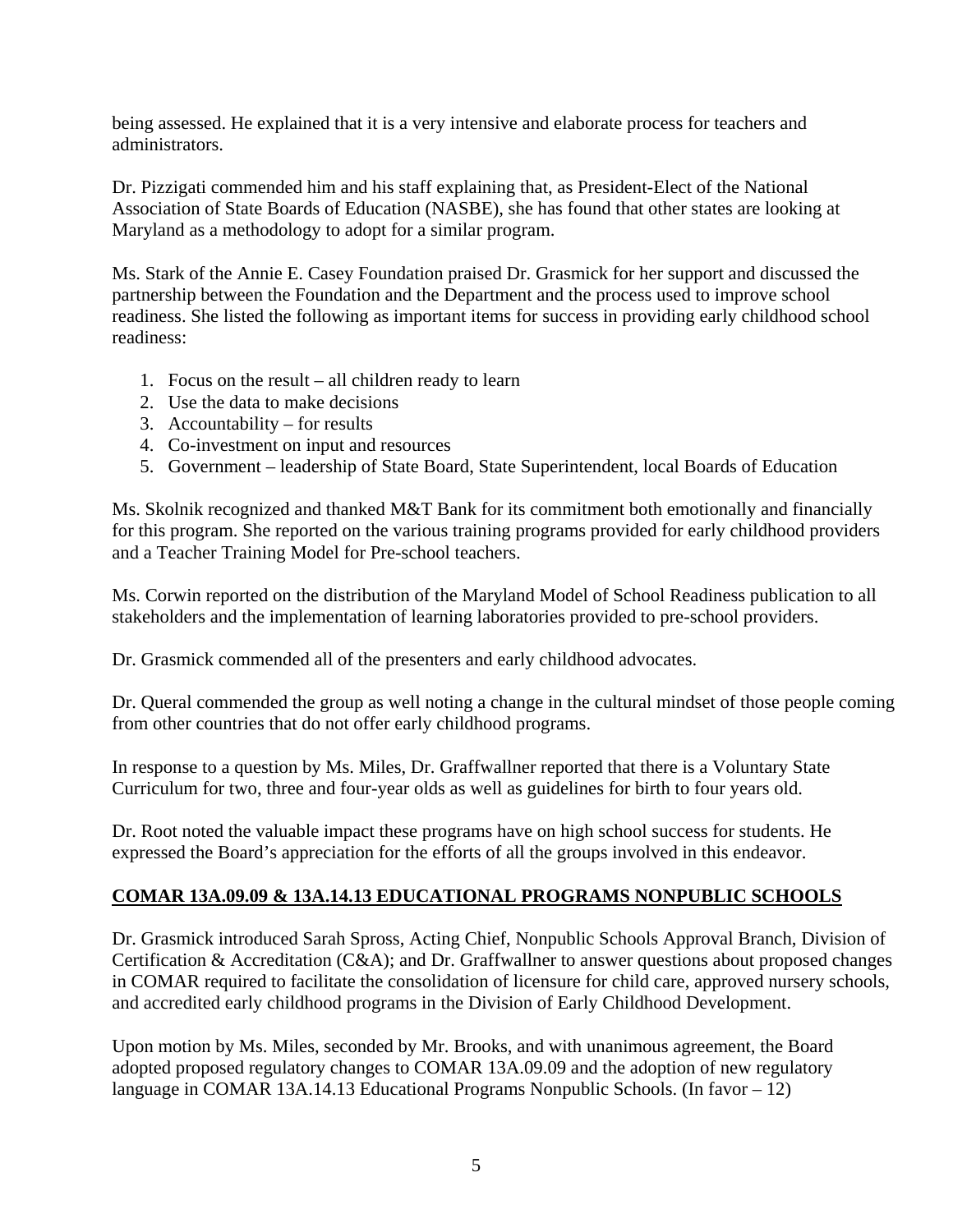## **COMAR 13A.12.05.08 REINSTATEMENT**

The Superintendent introduced Dr. Joann Ericson, Chief, Certification Branch, Division of C&A, to present a proposed change to COMAR 13A.12.05.08, Reinstatement, which governs the reinstatement of a certificate against which disciplinary action has been taken. She said the Professional Standards and Teacher Education Board (PSTEB) voted to publish the proposed regulation.

Dr. Ericson explained that the proposed amendment would expand the scope of the regulation to include reinstatement of certificates which have been voluntarily surrendered. She noted that the State Board has the option of requesting a joint conference committee with PSTEB to discuss this proposed amendment.

With no objection, the Board thanked Ms. Ericson for her presentation.

# **COMAR 13A.12.01.01D PERSONNEL NOT ELIGIBLE**

Dr. Ericson presented a proposed change to COMAR 13A.12.01.01D – Personnel Not Eligible, which governs personnel educating students in Maryland, specifically, criteria determining ineligibility for certification. She said the PSTEB voted to publish the proposed regulation which would prohibit individuals who have voluntarily surrendered a certificate in Maryland or another state from holding certification during the period of ineligibility. She noted that the State Board has the option of requesting a joint conference committee with PSTEB to discuss this proposed amendment.

With no objection, the Board thanked Ms. Ericson for her presentation.

### **EXECUTIVE SESSION**

Pursuant to  $\S 10-503(a)(1)(i)$  & (iii) and  $\S 10-508(a)(1)$ , (7), & (8) of the State Government Article, Annotated Code of Maryland, and upon motion by Mr. Butta, seconded by Ms. Cooper, and with unanimous agreement, the Maryland State Board of Education met in closed session on Tuesday, March 27, 2007, in Conference Room 8, 8th floor of the Nancy S. Grasmick State Education Building. All Board members were present. In attendance were Nancy S. Grasmick, State Superintendent of Schools, Ron Peiffer, Deputy State Superintendent for Academic Policy, Skipp Sanders, Deputy State Superintendent for Administration, JoAnne Carter, Deputy State Superintendent for Instruction and Academic Acceleration, and Tony South, Executive Director to the State Board. Assistant Attorneys General Elizabeth Kameen and Jackie La Fiandra were also present. The Executive Session commenced at 12:35 p.m. (In favor – 12)

There were six appeals reviewed in executive session:

- *Lorraine Folkman v. Charles County Board of Education* employee termination
- *D. H. v. Montgomery County Board of Education* early kindergarten entry
- *M. J. v. Prince George's County Board of Education* student transfer
- *M. O. v. Montgomery County Board of Education* student transfer
- • *K. W. v. Montgomery County Board of Education*  student transfer
- *Piscataway Creek Montessori Communities, Inc. v. Prince George's County Board of Education* - denial of charter school application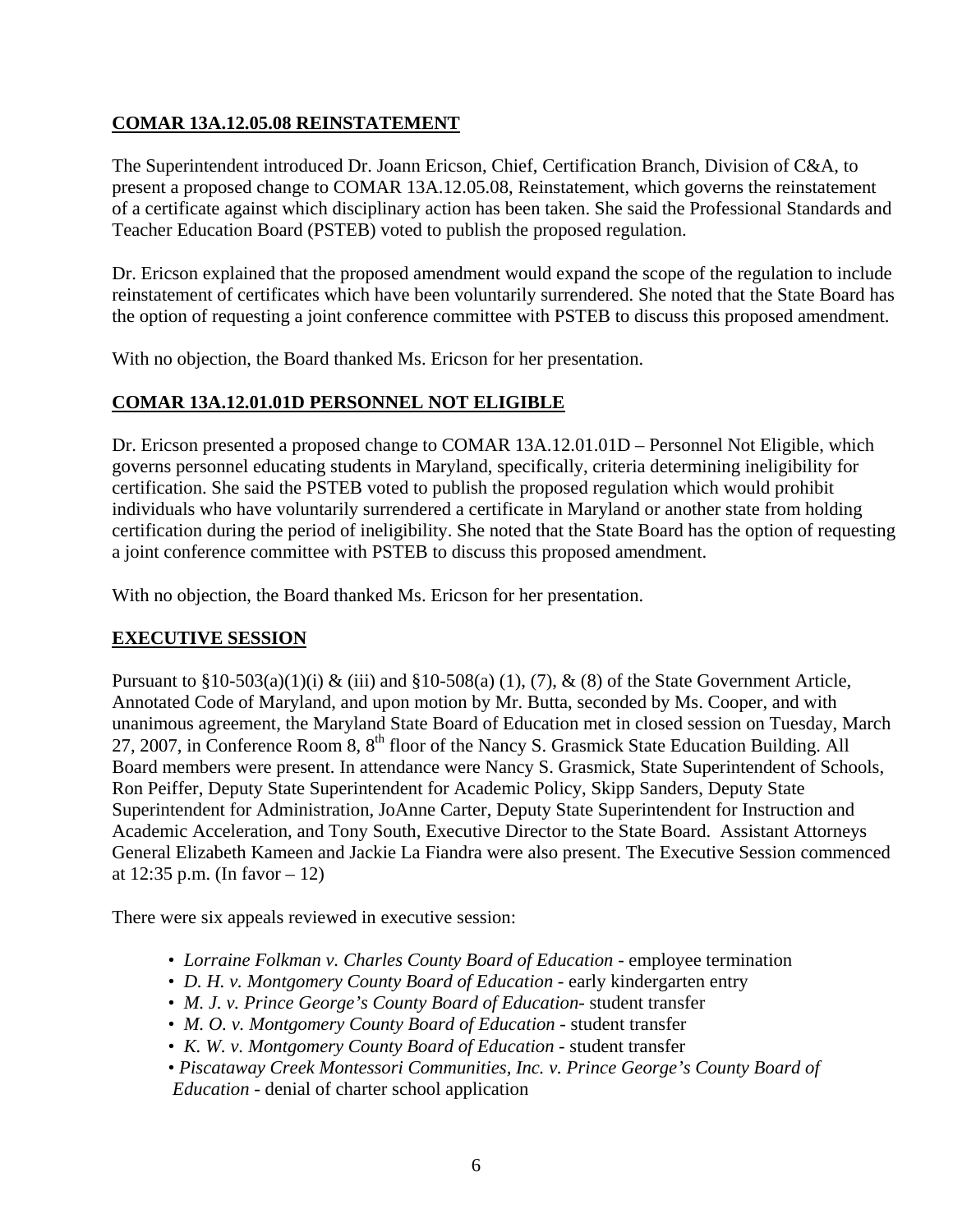Opinions will be issued in an upcoming Board meeting.

The Board authorized the issuance of five opinions.

- *M. B. v. Montgomery County Board of Education* student transfer
- A. F. v. Prince George's County Board of Education student transfer
- D. G. v. Baltimore City Board of School Commissioners student discipline
- *D. H. v. Montgomery County Board of Education* request to attend magnet school
- *R. W. v. Montgomery County Board of Education* student discipline

Liz Kameen updated the Board on matters in litigation concerning Talbot County, Kent County, and Montgomery County. The Board agreed to grant the Citizens for a Responsible Curriculum an extension of time to file a Response Brief.

Dr. Grasmick discussed personnel issues related to Baltimore City School System.

The Board discussed and approved recommendations for appointments to the Baltimore City Board of School Commissioners. The Board discussed two Internal Board Management issues concerning the evaluation process for the State Superintendent of Schools and the Executive Director to the State Board.

The executive session ended at 1:35 p.m.

### **RECONVENE**

The meeting reconvened at 2:00 p.m. Dr. Queral was absent.

# **COMAR 13A.02.06.02, 13A.08.01.01, 13A.08.02.01 STUDENT RECORDS**

Dr. Grasmick introduced Marcia Lathroum, Specialist in School Counseling, Division of Student, Family and School Services, to answer any questions remaining about the definition of "days absent" to provide for greater consistency and accountability in the Maryland Student Records System Manual (MSRSM). She reminded the Board that the Maryland Student Records System Manual (MSRSM) was conditionally adopted in July 2006 with the definition of "days absent" to be revised. A new definition was drafted by representatives from local superintendents and staff from MSDE and accepted by local superintendents and the State Board. She recommended adoption of the technical changes to the MSRSM 2007 and the amendments to the Students Records Regulations.

Upon motion by Mr. Brooks, seconded by Ms. Cooper, and with unanimous agreement, the Board adopted the technical changes to the MSRSM 2007 and the amendments to the Students Records Regulations. (In favor  $-11$ )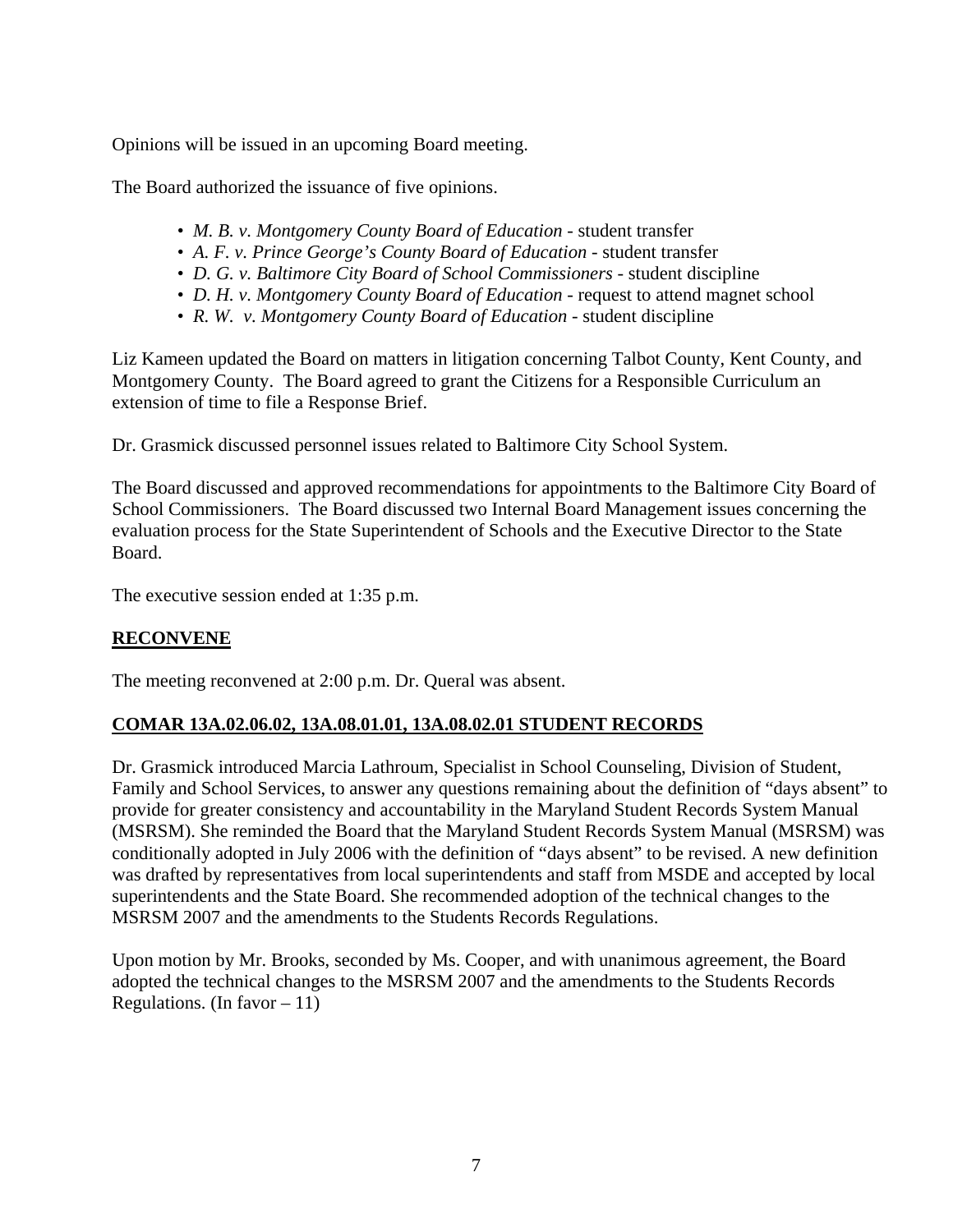## **COMAR 13A.03.04.01 --.03 AND .07 TEST ADMINISTRATION AND DATA-REPORTING POLICIES AND PROCEDURES**

The Superintendent introduced Mr. Martin Kehe, Operational Manager, Assessment Branch, Division of Accountability and Assessment, to discuss proposed amendments to COMAR 13A.03.04.01 -- .03 and .07 Test Administration and Data Reporting Policies and Procedures.

Mr. Kehe explained that, in consultation with legal counsel, the Regulations were revised to ensure that the Regulations (1) reflect the current State assessment programs and (2) apply to both local school system and Department staff, and (3) refer to testing and data media in current usage.

Upon motion by Dr. Pizzigati, seconded by Ms. Miles, and with unanimous agreement, the Board adopted the amendments to COMAR 13A.03.04.01 -- .03 and .07 Test Administration and Data Reporting Policies and Procedures. (In favor  $-11$ )

## **COMAR 13A.05.01, 13A.05.02, 13A.08.03, 13A.08.04 SPECIAL EDUCATION REGULATIONS**

Dr. Grasmick introduced Dr. Carol Ann Baglin, Assistant State Superintendent, Division of Special Education, and Ms. Donna Riley, Policy and Resource Specialist, Division of Special Education, to discuss proposed amendments to the regulations for Special Education. She explained that the amendments were initiated to bring State regulations into compliance with new federal regulations.

Dr. Baglin reported that her Division published the amendments and held hearings in five areas which resulted in a tremendous response including more than sixty-seven comments included in the Board's materials.

In response to a question by Dr. Pizzigati, Dr. Baglin assured the Board that a reference document will be disseminated to the public on computer discs as well as the MSDE website. She also reported that they are creating a parent-friendly process guide which includes not only support but examples for parents.

In response to a question by Dr. Root, Ms. Riley reported that after more than ten days in which a student has been removed from a classroom, there must be an evaluation of the student's IEP.

Upon motion by Mr. Frazee, seconded by Dr. Pizzigati, and with unanimous agreement, the Board adopted the amendments to COMAR 13A.05.01, 13A.05.02, 13A.08.03, and 13A.08.04, Special Education Regulations. (In favor  $-11$ )

Dr. Grasmick recognized the staff of the Division of Special Education for the completion of this extremely difficult and tedious task. Dr. Baglin acknowledged Donna Riley for her excellent work on this project.

# **UPDATE: EDUCATION IN THE ARTS**

Dr. Grasmick introduced Mr. Jay Tucker, Coordinator, Fine Arts Programs, Division of Instruction; and Mary Ann Mears, Member, Fine Arts Advisory Panel and Member, Arts Education in Maryland School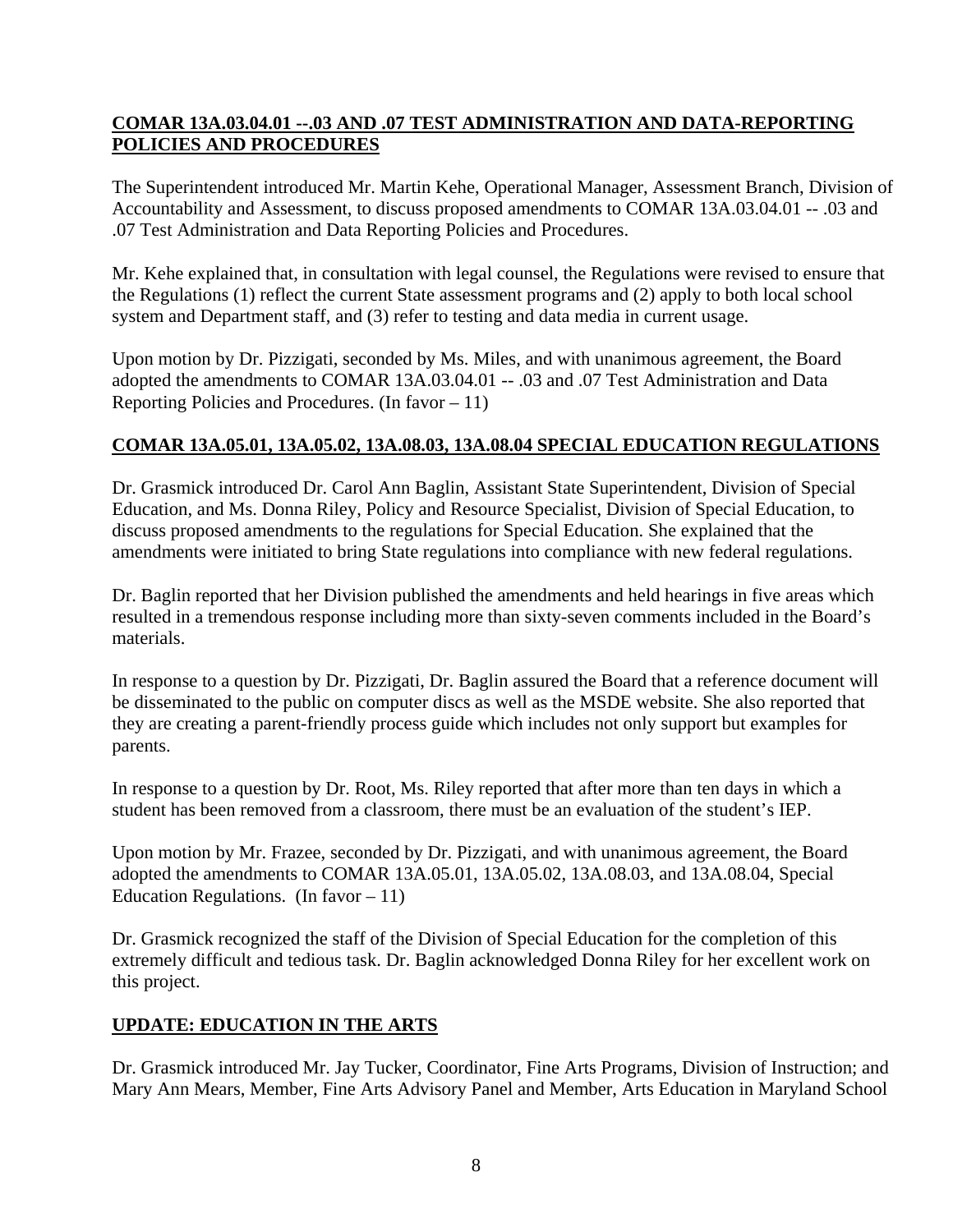Alliance to give an update on recent activity in support of quality arts education. The Superintendent explained that since the early 1990s, the Board has been very supportive of quality arts education with evidence of the fine arts flourishing in every school in Maryland.

Mr. Tucker enumerated the following priorities set by the Fine Arts Education Advisory Panel:

- 1. Establish content and achievement standards for programs in fine arts;
- 2. Recommend priorities for incentive grants to local school systems to support strategic planning efforts that would encompass curriculum alignment and development in support of the State standards and teachers professional development opportunities that promote continuous growth;
- 3. Create model professional development programs for teachers that focus on translating research related to fine arts education into strategies for instructional practice; and
- 4. Recommend strategies and develop tools for evaluating the success of fine arts programs in meeting or exceeding State standards for the arts.

Ms. Mears recognized individuals who are involved in this work and thanked them for their dedication to the fine arts.

Mr. Tucker reported that the Panel developed a Voluntary State Curriculum (VSC) which is available on the Department's website. He reported on the ongoing efforts and activities carried out to promote arts education and noted a new initiative being referred to as Portfolio Plus which is a comprehensive, multidimensional set of strategies that will be designed to ensure the quality of fine arts instruction.

Ms. Mears explained that fiscal cutbacks in arts education have disproportionately affected poorer students. She described the disappointment felt by parents across the State as the result of these financial cutbacks. She commended the President of the Maryland State Teachers Association (MSTA) and MSTA's editor on an excellent article on Arts Education in the most recent edition of MSTA's monthly newsletter.

In response to a question by Mr. Brooks, Mr. Tucker explained that arts education programs are not as robust in poorer subdivisions and are generally demanded more in affluent areas in the State.

In response to a question by Mr. Tufaro about what the State Board can do to force school systems to meet the guidelines of providing arts education, Ms. Mears said that a survey of what is being offered in school districts would be helpful. Dr. Grasmick explained that school systems have flexibility in this area. She noted that evidence shows that there is a direct correlation between arts education and high performance among students. She expressed optimism in the future of arts education in Maryland. She commended Mr. Tucker who has received many awards during his career and described him as "amazing."

Dr. Root expressed the Board's appreciation to the staff and supporters of fine arts education.

# **PUBLIC COMMENT**

Dr. Root explained procedures by which the Board hears public comments and introduced Meg MacDonald, a representative of the MSTA, who provided favorable comments on newly adopted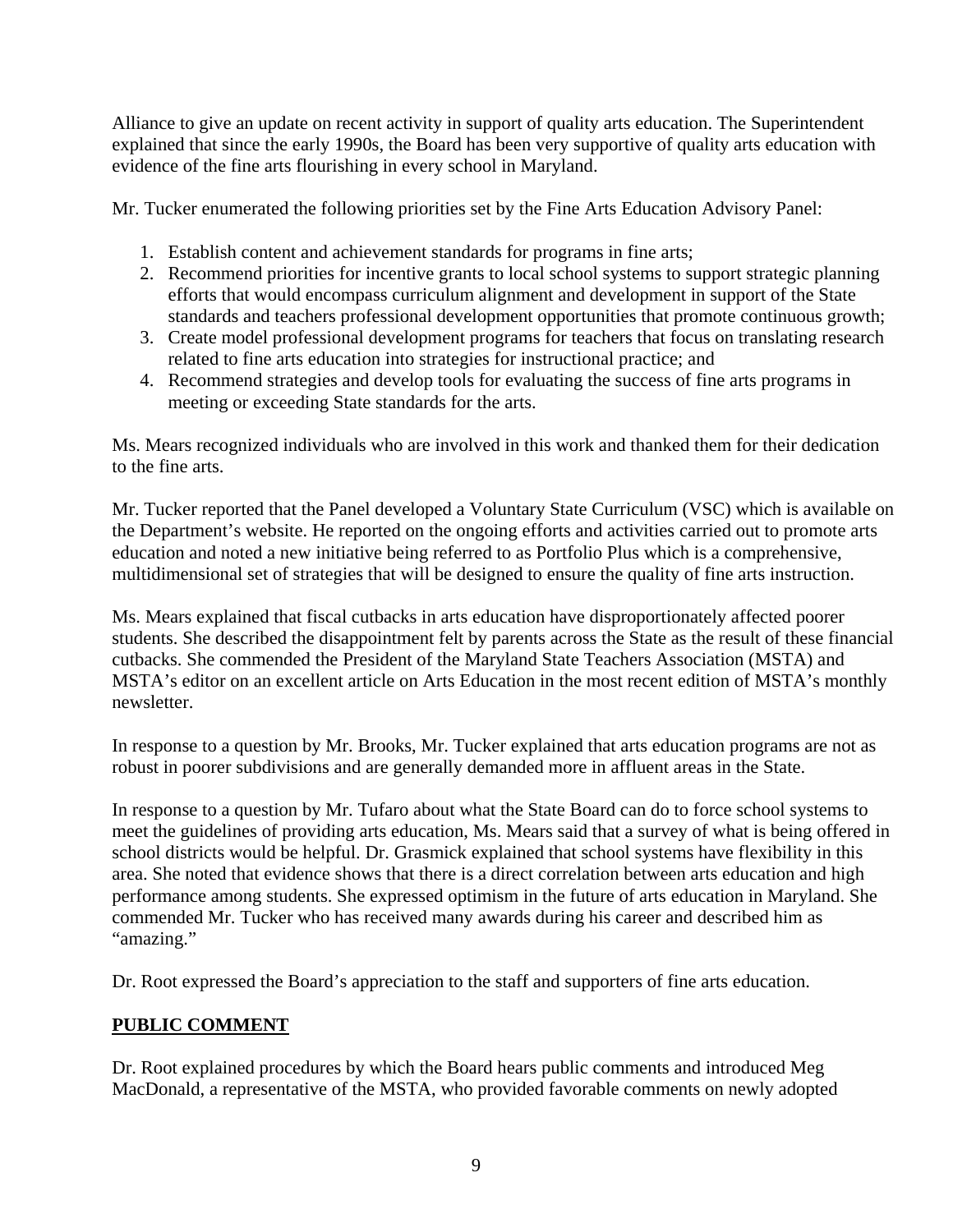Special Education Regulations. Ms. MacDonald was accompanied by two Charles County special education teachers, Lisa Jackson and Jamie Stephenson.

# **STATE LEGISLATIVE UPDATE**

The Superintendent introduced Mary Clapsaddle, Assistant State Superintendent, Division of Business Services and Michial Gill, Deputy Director, Governmental Relations, to provide the State legislative update. She explained that Renee Spence, Executive Director, Governmental Relations, was ill and unable to attend the meeting.

Ms. Clapsaddle explained that the FY 2008 State Budget will be going into Conference Committee. She reported that the Department is hoping to maintain the funding for High School Assessments in the Budget. Dr. Grasmick explained that if the funding is cut, the Department will be required to issue a deficiency request for funding. In response to a question by Mr. Goodall, Ms. Clapsaddle said that there were no funds added for leadership development in the Supplemental Budget.

Mr. Gill explained that his short career in the Governmental Relations Office has been a very rewarding and learning experience. He reported that the General Assembly has signed more than 2500 bills thus far during its Session which concludes on April 9, 2007. He discussed briefly the education bills submitted and the status of those items.

In response to a comment by Mr. Goodall about H.B. 1199 Meals for Achievement In-Classroom Breakfast Program, Ms. Clapsaddle said she would investigate whether meals are being over-ordered causing an abundance of wasted food and funding.

Dr. Pizzigati reported that the National Association of State Boards of Education (NASBE) held its Legislative Conference on March 15-16 which included a briefing from U.S. Department of Education Secretary Spelling. She said the conference included information on the *No Child Left Behind* (NCLB) priority issues, children's' health care and national standards. She reported that conference participants met with members of Congress and said that Rep. John Sarbanes spoke very highly of the work of the MSDE.

Dr. Grasmick stated her pride in Dr. Pizzigati's selection as NASBE's next president and her desire to attend Dr. Pizzigati's installation at the NASBE annual conference in October.

### **ADJOURNMENT**

Upon motion by Ms. Cooper, seconded by Dr. Pizzigati, and with unanimous agreement, the Board adjourned its meeting at 4:15 p.m. (In favor  $-10$ ) Dr. Allen not present.

#### **RECONVENE**

The Board reconvened at 9:05 a.m. on Wednesday, March 28, 2007. Mr. Disney was absent.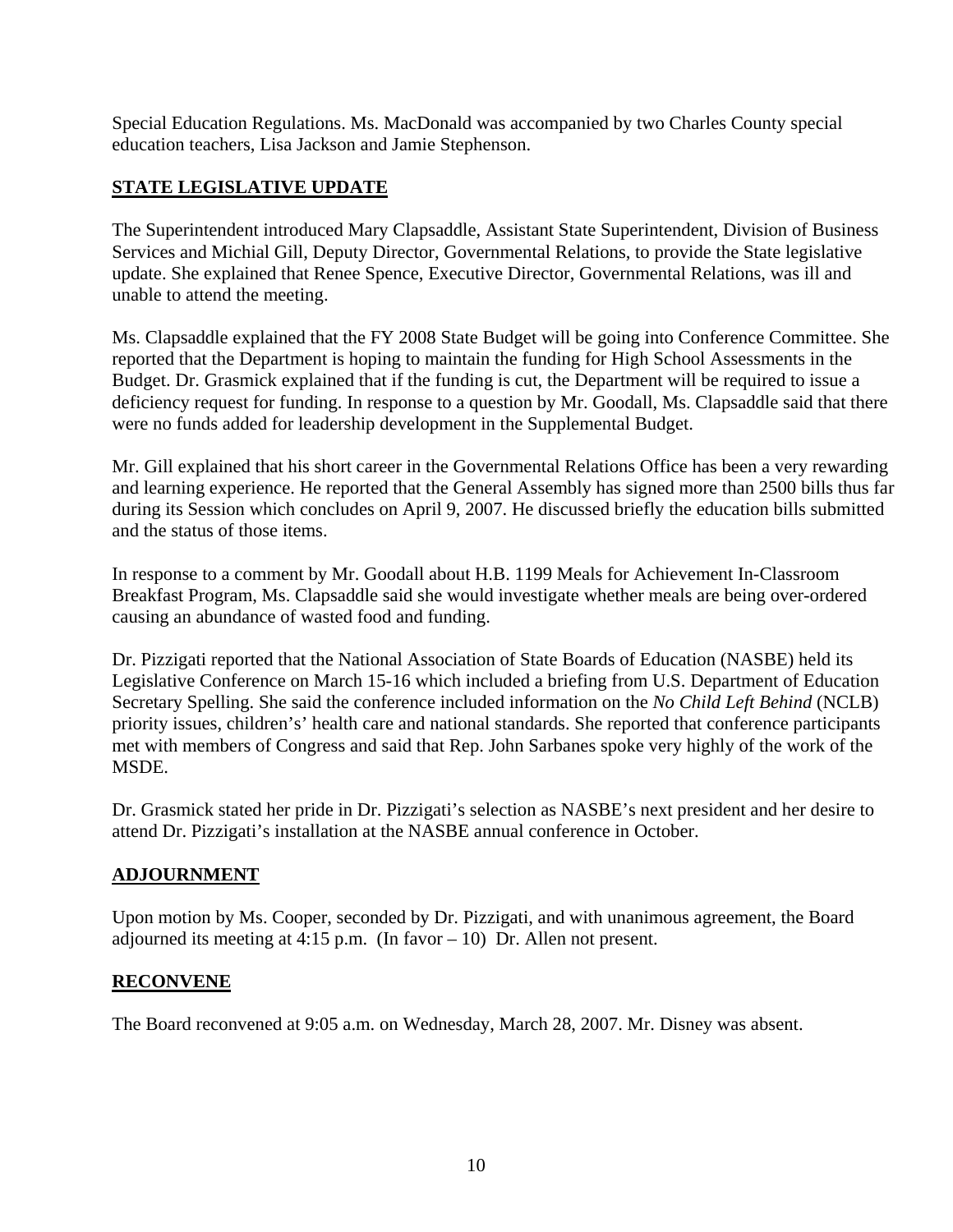## **MARYLAND DELEGATES TO THE 2007 UNITED STATE SENATE YOUTH PROGRAM**

Dr. Grasmick introduced Ms. Ann Chafin, Assistant State Superintendent, Division of Student, Family and School Services, and Mr. Richard Scott, Specialist, School Counseling and Career Development, and asked them to introduce the two students who were selected to represent Maryland at the United States Senate Youth Program (USSYP) in Washington, D.C. on March 3-10, 2007.

Ms. Chafin reported on the nomination and selection process and introduced Sage Tivona Snider, a junior at Severna Park High School in Anne Arundel County and Sean Quigley Dzierzanowski a senior at Paint Branch High School in Montgomery County. Each honoree was asked to comment on their experience and what they had learned at the Youth Program.

Ms. Snider stated that she was impressed with the knowledge and eloquence of the members of Congress as well as her experience learning about the Library of Congress. She said it was also very educational and interesting meeting student leaders from across the country. She said "the opportunity was amazing."

Mr. Dzierzanowski thanked Dr. Grasmick, the Board and Mr. Scott for giving him an opportunity to represent the students in Maryland. He said that the experience increased his desire to serve his country. He said that the student representative got a behind-the-scenes look at the workings of government and that it was an "incredible experience to meet the large group of America's next leaders." He said they all felt a desire to serve their country.

Dr. Grasmick said, "You bring a lot of pride to the State of Maryland."

Ms. Snider introduced her principal, her parents and her sister who were in attendance. Mr. Dzierzanowski introduced his parents as well. Dr. Root and Dr. Grasmick congratulated the students and presented each of them with a recognition certificate.

Mr. Frazee introduced his predecessor, Joshua Michael, who is currently a freshman at the University of Maryland Baltimore County.

### **BASE REALIGNMENT AND CLOSURE: WORKFORCE IMPLICATION FOR MARYLAND**

The Superintendent reminded Board Members that last month they had an opportunity to hear comments from Norman Augustine regarding the impact of global economics on the U.S. workforce. She introduced Dr. Daraius Irani, Assistant Director, Economic and Workforce Development and Director of Applied Economics, Regional Economic Studies Institute, Towson University, to enlighten them on what skills Maryland students need to master and reap the benefits of changes brought about base realignment and closure (BRAC).

Mr. Irani reported that Maryland faces a critical labor shortage relative to the large number of senior citizens who will be vacating their positions by 2012 and the declining number of young adult workers to replace those workers. He reported that educational requirements of the workforce have changed dramatically because knowledge has become the driving force of economic growth. Mr. Irani presented important facts about job opportunities in Maryland as a result of BRAC. He noted that a large percent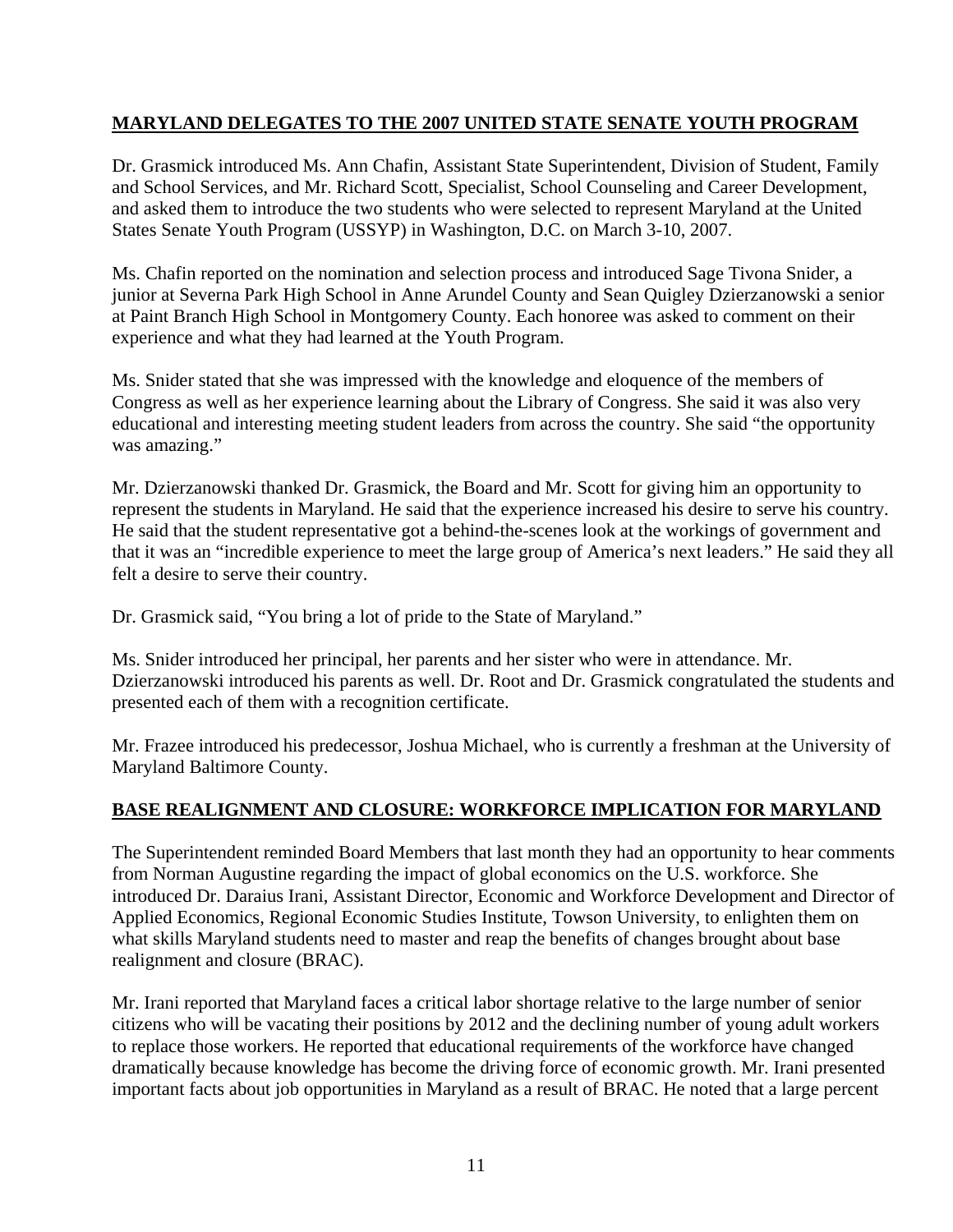of jobs will require security clearances and that many people, especially younger workers, are not able to get security clearances due to poor credit histories. He also explained that there is a large backlog of security clearance applications which delays the process of employment. He said, "As a State, we are challenged. These jobs are coming. We want them filled by Maryland residents. These jobs cannot be outsourced."

Dr. Grasmick reported that legislation passed which created a subcabinet for coordination of state agencies to deal with BRAC. She also stated that pre-engineering programs will be offered in fifty-four schools in Maryland.

In response to a question by Mr. Goodall, Mr. Irani said that applicants can be placed in jobs while awaiting a security clearance with certain limitations.

Mr. Tufaro noted the importance of keeping expectations of students high through the HSA requirement to meet the demands of the future workforce.

Ms. Miles thanked Mr. Irani for a "brilliant presentation" and asked that she be provided with a digital copy of Mr. Irani's and Mr. Augustine's presentations. She urged that these presentations be provided to all local school boards.

Mr. Brooks noted that other needs such as mass transit, roads, schools, and housing will require a large and well-trained workforce. He said that if Maryland can't produce the workers, they will be acquired from other States.

Dr. Root said "yesterday's schools, yesterday's standards will not compete." He urged Mr. Irani to give this presentation to many other groups.

# **MARYLAND CAREER AND TECHNOLOGY EDUCATION TRANSITION YEAR PLAN**

Dr. Grasmick introduced Kathy Oliver, Assistant State Superintendent, Division of Career Technology and Adult Learning, and Jeanne Marie Holly, Program Manager, Career and Technology Education Systems Branch, to brief the Board on the proposed Transition Year Plan for Career and Technology Education. She recommended State Board approval of the Transition Year Plan.

Ms. Oliver explained that the Maryland Career and Technology Education (CTE) Program provides preparation for careers with a focus and emphasis on a degree credential. She said the program has been focusing on students completing a continuous program. She reported that there are partner agencies which approve courses in addition to the MSDE. Ms. Oliver noted that there are approximately 134,650 students enrolled in CTE courses in high schools and 54,572 enrolled in CTE programs at the community college level. She listed the ten career clusters offered to students and noted that staff are organized into cluster teams. Ms. Oliver explained that the staff is working with industry partners to bring professional development to teachers. Ms. Oliver noted that there is a cluster which prepares high school students for an Associate Arts Degree in Teaching. Students graduating from this program can then move to a four-year program at a college or university. She reported that one of the clusters provides training in homeland security at an entry level position and that a biomedical science program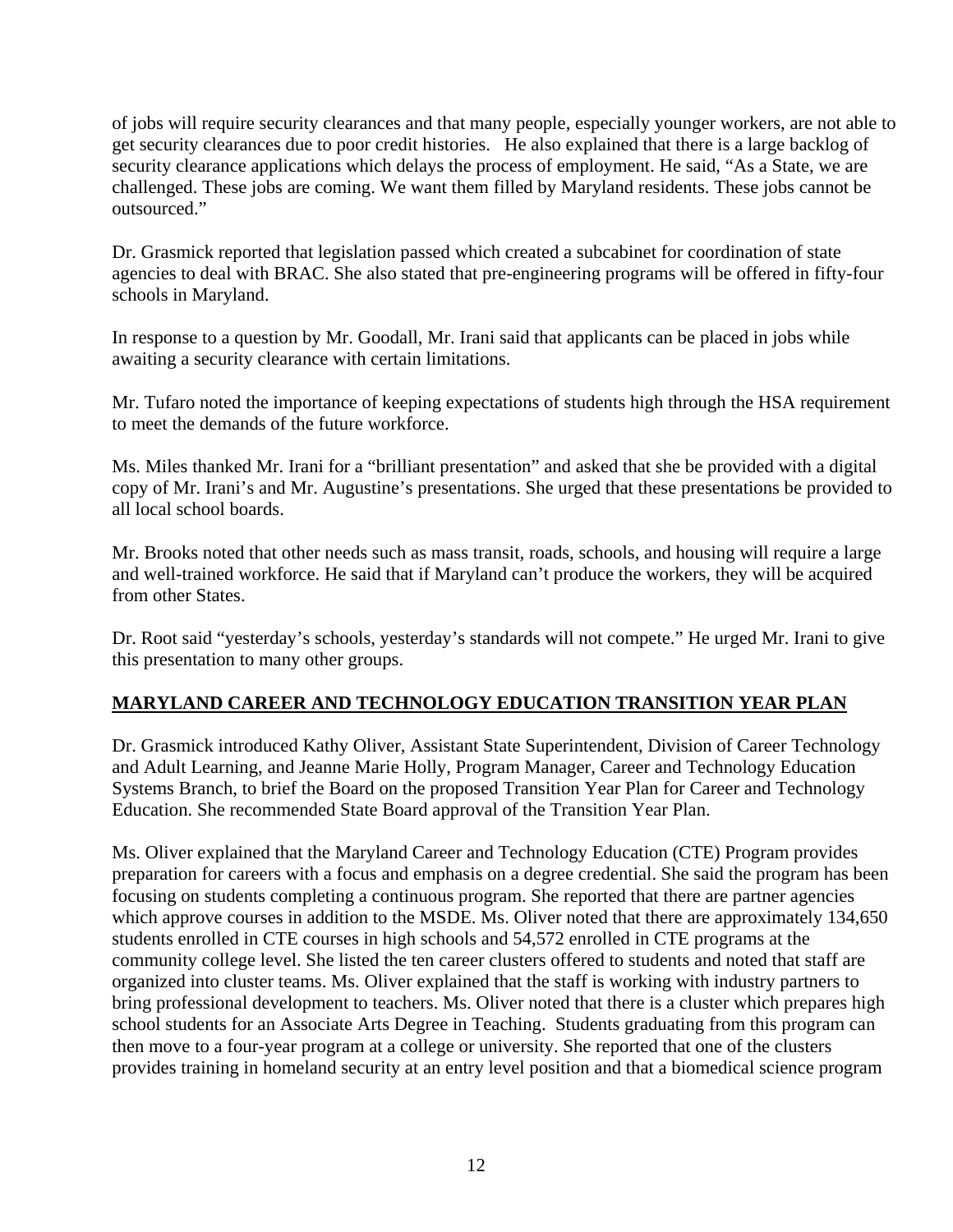will be piloted next fall. Ms. Oliver said that CTE helps students decide what careers they want to pursue and opens the doors to post-secondary programs.

Ms. Holly discussed the preparation of the transition year plan which involved input from more three hundred people. She reported that a panel of staff met with employers to discuss emerging occupations as well as accountability measures to assure quality and program improvement.

Dr. Grasmick explained that the Department has ratcheted up career training defining it as "seamless." She commended Ms. Oliver and her staff for putting a progressive face on CTE. She said "it is a very different world."

Dr. Queral said "Congratulations, your Division has changed into the  $21<sup>st</sup>$  century. You are the point person to let us know what the needs of industry are." She suggested that CTE staff coordinate with staff involved in BRAC in developing curriculum. She urged that the public be apprised of the career and training needs of students in Maryland and how the Department is meeting those needs.

Mr. Goodall noted his experiences with business leaders who have difficulties finding skilled workers to fill jobs. He said "The bottom line is, if we can train them, businesses will hire them."

In response to a question by Dr. Pizzigati, Ms. Oliver said that the five-year plan will include accountability and reporting system. She said that data collection is a challenge and that it is imperative to encourage school systems to adopt the various CTE programs. Ms. Oliver said that they must ensure that schools reach out and include all students in career preparation to ensure that they succeed.

Dr. Grasmick explained that the Department needs substantive technical assistance and feedback to determine whether our students are succeeding. She noted that feedback would provide information on what adjustments must be made to the curriculum. She noted the importance of internships and mentoring to students.

Upon motion by Mr. Goodall, seconded by Mr. Butta, and with unanimous agreement, the Board approved the Maryland CTE Transition Year Plan. (In favor  $-11$ )

### **FY 2008 REVISIONS TO MARYLAND STATE PLAN FOR ADULT EDUCATION AND FAMILY LITERACY**

The Superintendent asked Kathy Oliver to brief the Board on the FY 2008 revisions to the Maryland State Plan for Adult Education and Family Literacy.

Ms. Oliver explained that in order for the Department to access federal funds for FY 2008, Maryland must extend its existing State Plan for one additional year while the federal Workforce Investment Act (WIA) is being reauthorized. She said that the Superintendent is requesting approval of revisions to that State Plan.

Upon motion by Mr. Brooks, seconded by Dr. Pizzigati, and with unanimous agreement, the Board approved the revisions included in the Maryland State Plan for Adult Education and Family Literacy and the one year extension. (In favor  $-11$ )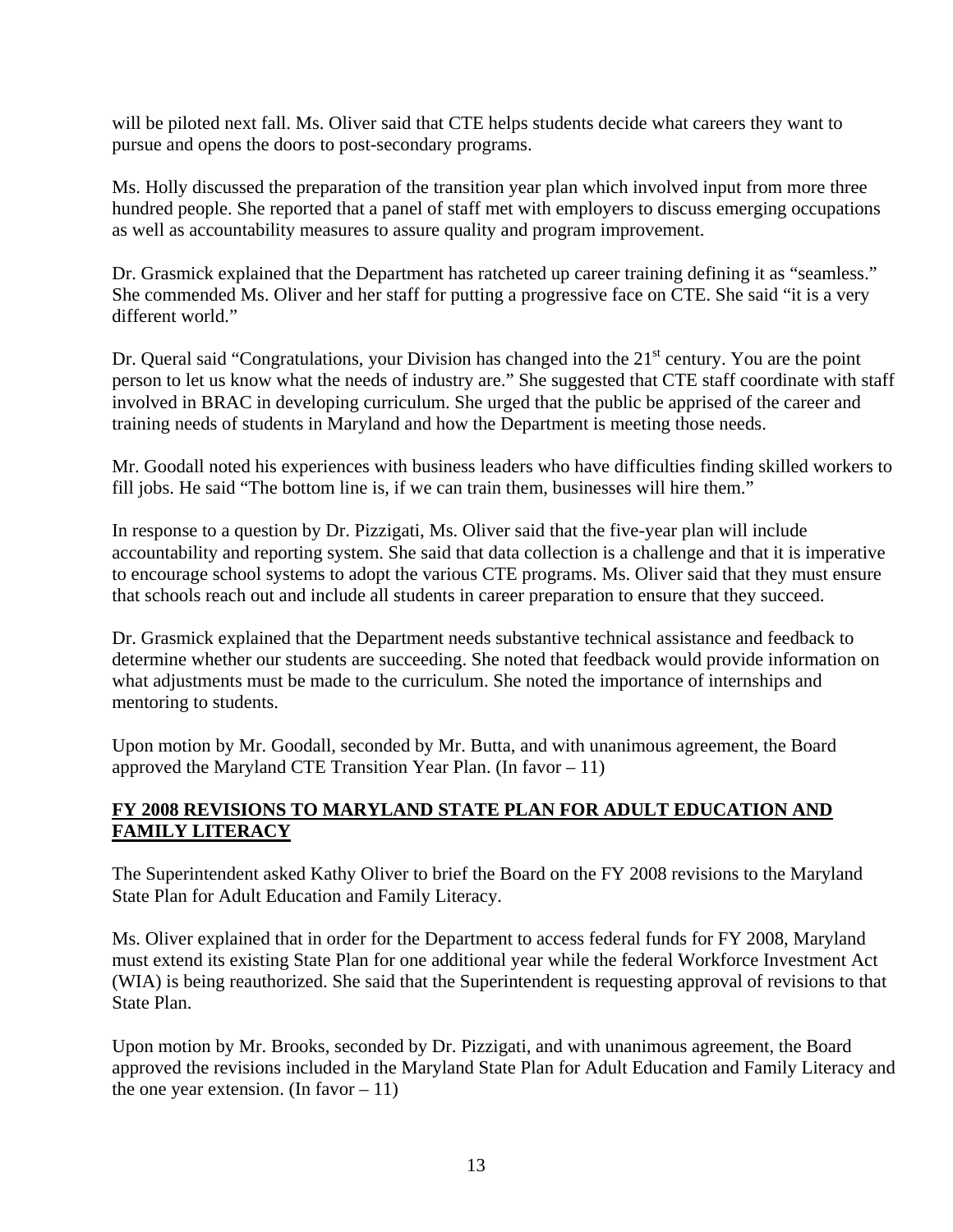# **CHINESE GUEST TEACHER PROGRAM IN ST. MARY'S COUNTY**

Dr. Grasmick introduced Dr. Michael Martirano, Superintendent, St. Mary's County Public Schools (SMCPS), to tell the Board about a new program in St. Mary's County.

Dr. Martirano introduced two of his Board members, William Mattingly and Mary Washington, and the Chief Operating Officer of SMCPS, Brad Clements. He reported that Chinese is the most widely spoken language in the world and that the Asian and Pacific Islanders populations are projected to grow by 213 percent in the United States. Dr. Martirano reported that, in China, all students start learning English in the third grade whereas only 24,000 children in the U.S. are studying Chinese. He noted that our students must be prepared to be competitive in the global economy.

Laura Carpenter, Supervisor of Instruction for Gifted and Talented, reported on her visit to China which she described as follows: "...opened my eyes to the need to prepare students for challenges of the  $21<sup>st</sup>$ century." She said that she toured elementary, middle and high schools and heard best practices from teachers and administrators.

Dr. Martirano introduced Zhijun Peng, a guest teacher from China, who provided students at Hollywood Elementary School introductory language and vocabulary and information on Chinese culture. She said that the main purpose of her visit is to give an international view of students in China to American students. She expressed her appreciation for the opportunity to experience American culture.

Dr. Martirano reported on the next steps in building this program in SMCPS. He thanked the Superintendent and Board for the opportunity to inform them of this exciting new program.

Dr. Grasmick reported that there are currently seven school systems offering Chinese. She said that she has organized an international discussion group among Department staff to look at international opportunities for the schools in Maryland.

Ms. Roni Jolley, Liaison, College Board/Advanced Placement Staff, introduced a Delegation of Chinese guests who are visiting the U.S. to make cultural presentations in Baltimore County, Baltimore City and Anne Arundel County. The presenters are as follows:

- Ms. Huan Zhang, Hanban representative
- Mr. Huaxing Yan Senior Consultant, Principal of Wuhan Foreign Language School
- Ms. Shushong Wang Culture Presenter, Lecturer of Renmin University of China
- Jin Junfang Chinese teacher in Tianjin Language Training and Testing Center

The audience and Board welcomed and applauded them.

Mr. Tufaro said, "I look at the world not as competition but as expanded opportunities." He applauded Dr. Martirano's leadership and thanked the presenters.

Dr. Allen said, "I have been awed by this." She discussed her experience in China as a Fulbright Scholar and noted the high motivation of students in China.